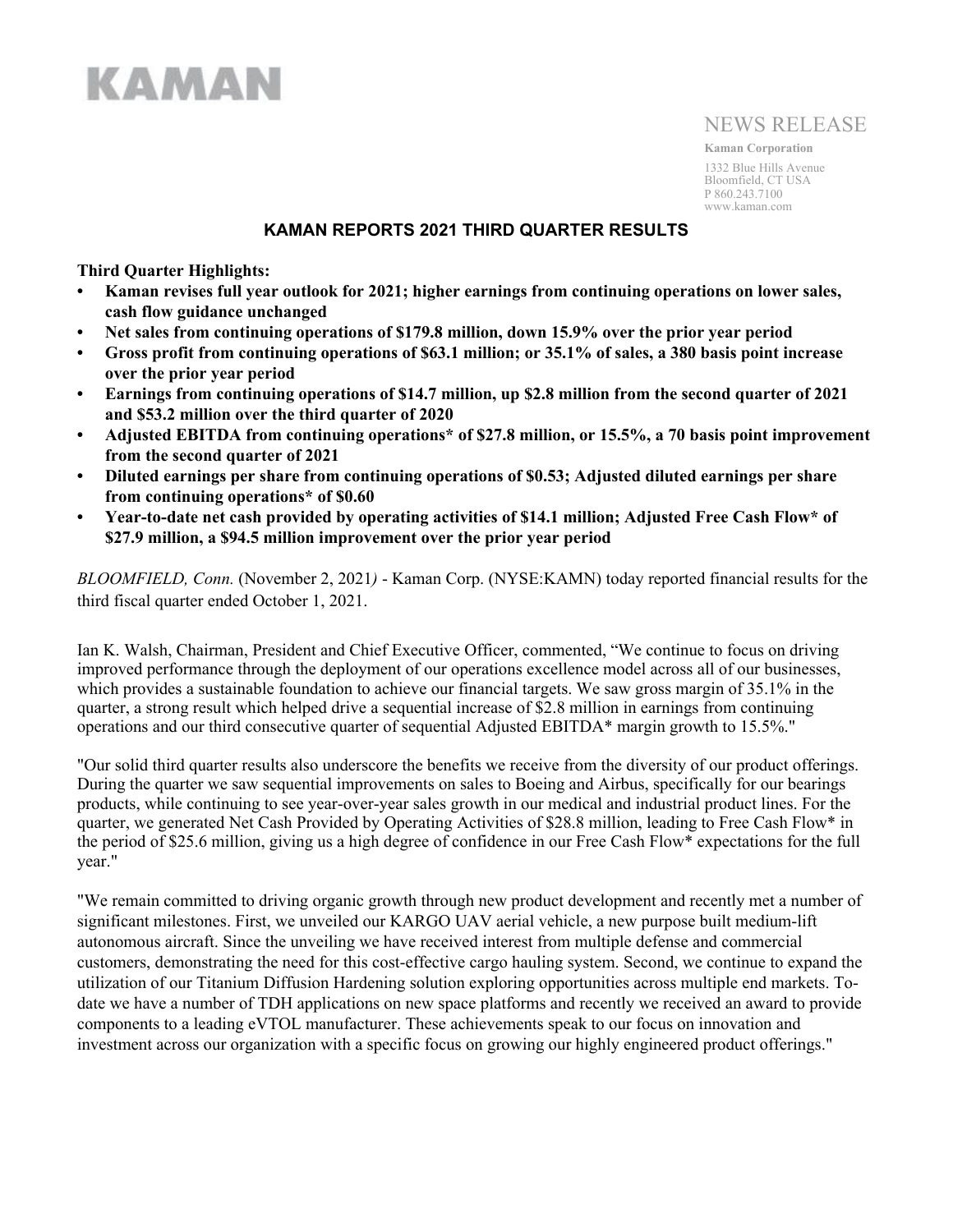## **Management's Commentary on Third Quarter Results:**

Net sales for the quarter decreased 15.9% when compared to the third quarter of 2020 and 1.4% sequentially. Organic sales\*, which excludes sales from our former U.K. composites business, decreased 14.8% from the third quarter of 2020 and 1.4% from the second quarter of 2021. As expected, the decrease from the prior year period was primarily driven by lower Defense sales, given the record JPF sales volume we recorded in the third quarter of 2020. During the third quarter of 2021, we delivered 4,000 fuzes, bringing our total year-to-date deliveries to 20,290 units; and we now expect JPF deliveries for the year to be 28,000 to 30,000 units, slightly below our prior expectations. Given the over-time revenue recognition method related to our USG contract, the reduction in deliveries does not result in a change to our sales expectations for this product. Excluding the JPF sales results and taking into consideration the shift of a K-MAX® aircraft sale to the fourth quarter, Organic sales\* would have been up for the remainder of the business as compared to the prior year period.

Sales for our Commercial, Business and General Aviation products increased 8.8% from the second quarter of 2021, with much of the increase relating to bearings product sales to Boeing and Airbus and an increase in engine aftermarket components.

Higher sales volume of our medical devices and implantables and miniature bearings contributed to year-over-year growth in our Medical and Industrial product lines. Sales for our Medical and Industrial products increased 25.6% and 29.4%, respectively, when compared to the third quarter of 2020. We continue to see high order intake for these product offerings and expect strong performance through the remainder of the year.

Gross margin for the period of 35.1% was up 380 basis points over the third quarter of 2020 and 110 basis points sequentially from the second quarter, despite the decrease in net sales. Margin improvement was largely driven by the absence of sales from lower margin programs from our former U.K. composites business and improved performance on our K-MAX® spares and support and on our seals, springs and contacts.

## **2021 Outlook**

We have adjusted our outlook for the remainder of the year, due to the risk associated with a K-MAX® sale shifting into 2022 and lower sales volume for certain aerospace structures programs. We are raising Earnings from continuing operations and Adjusted EBITDA margin\* expectations, driven by improved results from our operations excellence initiatives and lower expected sales on lower margin programs. The revised Sales from continuing operations and earnings expectations result in a tighter Diluted EPS range, which aligns with our previously reported outlook. Following solid performance in the third quarter, we are re-affirming our Adjusted Free Cash Flow\* guidance for the year.

| <i>(in millions)</i>                               |                           | 2020   |                | 2021 Outlook |                 |       |  |  |  |  |
|----------------------------------------------------|---------------------------|--------|----------------|--------------|-----------------|-------|--|--|--|--|
|                                                    |                           | Actual | <b>Low End</b> |              | <b>High End</b> |       |  |  |  |  |
| <b>Sales</b>                                       |                           |        |                |              |                 |       |  |  |  |  |
|                                                    | <sup>\$</sup>             | 784.5  | S.             | 710.0        | S               | 720.0 |  |  |  |  |
|                                                    |                           | 21.5   |                |              |                 |       |  |  |  |  |
|                                                    |                           | 763.0  | S              | 710.0        | S               | 720.0 |  |  |  |  |
|                                                    |                           |        |                |              |                 |       |  |  |  |  |
| <b>Adjusted EBITDA*</b>                            |                           |        |                |              |                 |       |  |  |  |  |
| (Losses) Earnings from continuing operations.      | $\boldsymbol{\mathsf{S}}$ | (70.4) | <sup>\$</sup>  | 45.5         | - \$            | 48.5  |  |  |  |  |
|                                                    |                           | 173.3  |                | 47.0         |                 | 49.0  |  |  |  |  |
| Adjusted EBITDA* from continuing operations.       |                           | 102.9  | \$             | 92.5         | <sup>\$</sup>   | 97.5  |  |  |  |  |
| Adjusted EBITDA margin* from continuing operations |                           | 13.1 % |                | 13.0%        |                 | 13.5% |  |  |  |  |
|                                                    |                           |        |                |              |                 |       |  |  |  |  |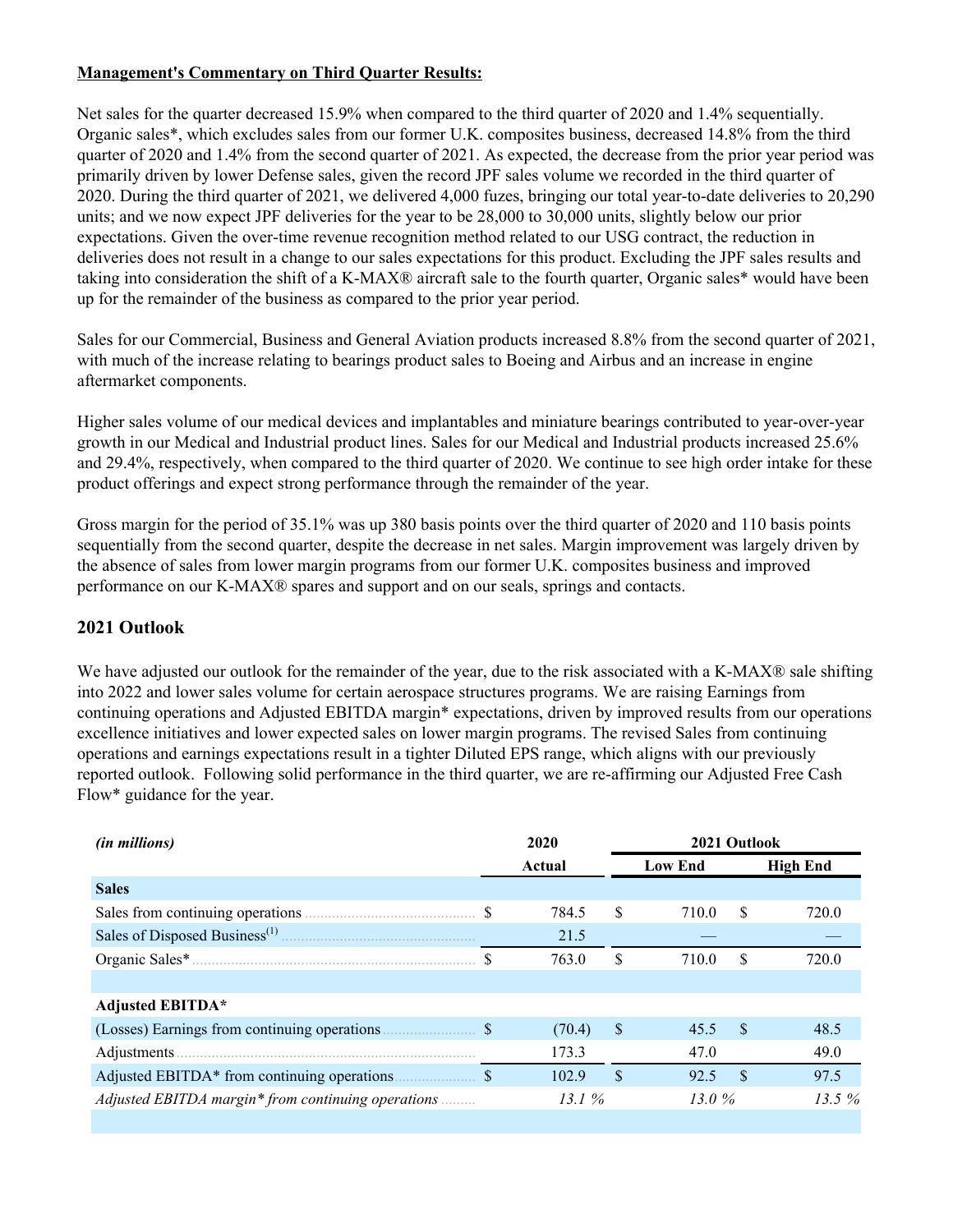| <b>Adjusted Diluted Earnings Per Share*</b>                                                               |        |     |        |               |        |
|-----------------------------------------------------------------------------------------------------------|--------|-----|--------|---------------|--------|
|                                                                                                           | (2.54) | \$  | 1.63   | <sup>\$</sup> | 1.74   |
|                                                                                                           | 4.65   |     | 0.21   |               | 0.21   |
|                                                                                                           | 2.11   | \$  | 1.84   | \$            | 1.95   |
|                                                                                                           |        |     |        |               |        |
| <b>Cash Flow</b>                                                                                          |        |     |        |               |        |
| Net cash provided by operating activities from continuing<br>operations <sup>(2)</sup> $\qquad \qquad$ \$ | 16.5   | \$. | 25.0   | -S            | 35.0   |
| Bal Seal Acquisition Retention Payment                                                                    |        |     | 25.1   |               | 25.1   |
| Cash used for the purchase of property, plant and equipment.                                              | (17.8) |     | (20.0) |               | (20.0) |
|                                                                                                           | (1.3)  | \$  | 30.1   | \$            | 40.1   |
|                                                                                                           |        |     |        |               |        |
| Discretionary Pension Contribution                                                                        | 10.0   | \$  | 10.0   | \$.           | 10 0   |

 $<sup>(1)</sup>$  In the first quarter of 2021 the Company sold its U.K Composites Business which did not qualify for reporting as a</sup> discontinued operation under GAAP. In 2021, we recorded sales of \$1.7 million for this business which was not contemplated as part of our outlook for the year.

 $^{(2)}$  Net cash provided by operating activities from continuing operations includes the \$25.1 million payment to Bal Seal employees which represents purchase price paid to the former Bal Seal owners that was accounted for as compensation expense under ASC 805 in 2020.

## **Please see the MD&A section of the Company's Form 10-Q filed with the Securities and Exchange Commission concurrently with the issuance of this release for greater detail on our results and various company programs.**

**A conference call has been scheduled for tomorrow, November 3, 2021, at 8:30 AM ET.** The call will be accessible by telephone within the U.S. at (844) 473-0975 and from outside the U.S. at (562) 350-0826 (using the Conference I.D.: 2868097) or via the Internet at www.kaman.com. Please go to the website at least fifteen minutes prior to the start of the call to register, download and install any necessary audio software. A replay will also be available two hours after the call and can be accessed at (855) 859-2056 or (404) 537-3406 using the Conference I.D.: 2868097. In its discussion, management may reference certain non-GAAP financial measures related to company performance. A reconciliation of that information to the most directly comparable GAAP measures is provided in this release. In addition, a supplemental presentation relating to the third quarter 2021 results will be posted to the Company's website prior to the earnings call at http://www.kaman.com/investors/presentations.

## **About Kaman Corporation**

Kaman Corporation, founded in 1945 by aviation pioneer Charles H. Kaman, and headquartered in Bloomfield, Connecticut, conducts business in the Aerospace, Defense, Industrial and Medical markets. Kaman produces and markets proprietary aircraft bearings and components; super precision, miniature ball bearings; proprietary spring energized seals, springs and contacts; complex metallic and composite aerostructures for commercial, military and general aviation fixed and rotary wing aircraft; safe and arming solutions for missile and bomb systems for the U.S. and allied militaries; subcontract helicopter work; restoration, modification and support of our SH-2G Super Seasprite maritime helicopters; manufacture and support of our K-MAX® manned and unmanned medium-to-heavy lift helicopters.

More information is available at www.kaman.com.

## **Non-GAAP Measures Disclosure**

Management believes that the Non-GAAP financial measures (i.e. financial measures that are not computed in accordance with Generally Accepted Accounting Principles) identified by an asterisk (\*) used in this release or in other disclosures provide important perspectives into the Company's ongoing business performance. The Company does not intend for the information to be considered in isolation or as a substitute for the related GAAP measures.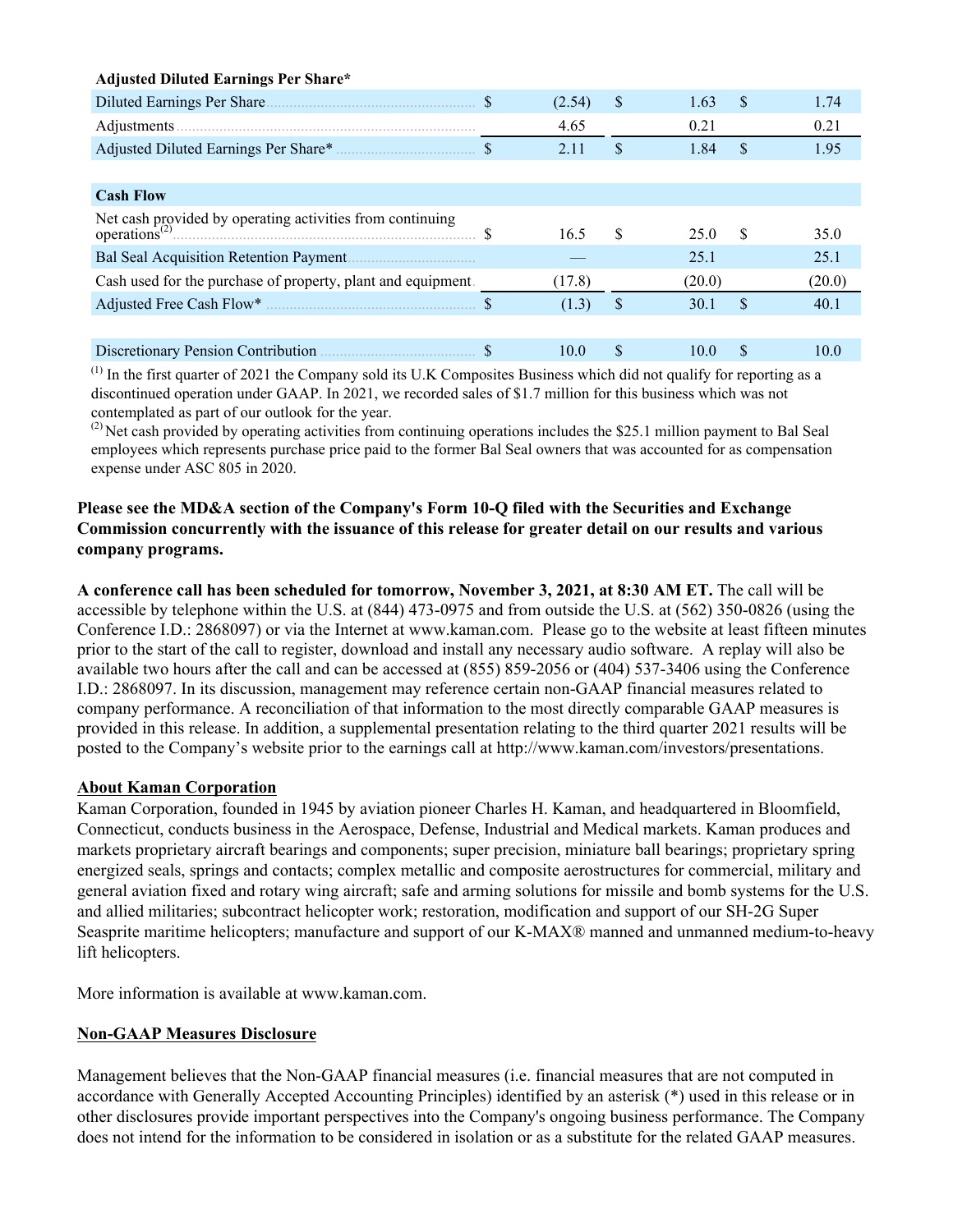Other companies may define the measures differently. We define the Non-GAAP measures used in this release and other disclosures as follows:

**Organic Sales** - Organic Sales is defined as "Net Sales from continuing operations" less sales derived from acquisitions completed or businesses disposed of that did not qualify for accounting as a discontinued operation during the preceding twelve months. We believe that this measure provides management and investors with a more complete understanding of underlying operating results and trends of established, ongoing operations by excluding the effect of acquisitions, which can obscure underlying trends. We also believe that presenting Organic Sales enables a more direct comparison to other businesses and companies in similar industries. Management recognizes that the term "Organic Sales" may be interpreted differently by other companies and under different circumstances. No other adjustments were made during the three-month and nine-month fiscal periods ended October 1, 2021 and October 2, 2020, respectively. The following table illustrates the calculation of Organic Sales using the GAAP measure, "Net Sales".

|                             | <b>For the Three Months Ended</b> |  |                    | <b>For the Nine Months Ended</b> |                    |                    |         |  |  |
|-----------------------------|-----------------------------------|--|--------------------|----------------------------------|--------------------|--------------------|---------|--|--|
|                             | October 1,<br>2021                |  | October 2,<br>2020 |                                  | October 1,<br>2021 | October 2,<br>2020 |         |  |  |
| Net sales.                  | 179,836                           |  | 213,959            | \$.                              | 533,846            | S                  | 599,171 |  |  |
| <b>Acquisition Sales</b>    |                                   |  |                    |                                  |                    |                    |         |  |  |
| Sales of Disposed Business. |                                   |  | 2,804              |                                  | 1,704              |                    | 16,102  |  |  |
| Organic Sales.              | 179,836                           |  | 211.155            |                                  | 532,142            |                    | 583,069 |  |  |
| \$ Change                   | (31,319)                          |  |                    |                                  | (50, 927)          |                    |         |  |  |
| $%$ Change                  | $(14.8)\%$                        |  |                    |                                  | $(8.7)\%$          |                    |         |  |  |

| Table 1. Organic Sales from continuing operations (in thousands) (unaudited) |  |  |  |  |  |
|------------------------------------------------------------------------------|--|--|--|--|--|
|------------------------------------------------------------------------------|--|--|--|--|--|

**Adjusted EBITDA from continuing operations** - Adjusted EBITDA from continuing operations is defined as earnings from continuing operations before interest, taxes, other expense (income), net, depreciation and amortization and certain items that are not indicative of the operating performance of the Company for the periods presented. Adjusted EBITDA from continuing operations differs from earnings from continuing operations, as calculated in accordance with GAAP, in that it excludes interest expense, net, income tax expense, depreciation and amortization, other expense (income), net, non-service pension and post retirement benefit expense (income), and certain items that are not indicative of the operating performance of the Company for the periods presented. We have made numerous investments in our business, such as acquisitions and capital expenditures, including facility improvements, new machinery and equipment, improvements to our information technology infrastructure and ERP systems, which we have adjusted for in Adjusted EBITDA from continuing operations. Adjusted EBITDA from continuing operations also does not give effect to cash used for debt service requirements and thus does not reflect funds available for distributions, reinvestments or other discretionary uses. Management believes Adjusted EBITDA from continuing operations provides an additional perspective on the operating results of the organization and its earnings capacity and helps improve the comparability of our results between periods because it provides a view of our operations that excludes items that management believes are not reflective of operating performance, such as items traditionally removed from net earnings in the calculation of EBITDA as well as Other expense (income), net and certain items that are not indicative of the operating performance of the Company for the period presented. Adjusted EBITDA from continuing operations is not presented as an alternative measure of operating performance, as determined in accordance with GAAP. No other adjustments were made during the three-month and nine-month fiscal periods ended October 1, 2021 and October 2, 2020. The following table illustrates the calculation of Adjusted EBITDA from continuing operations using GAAP measures: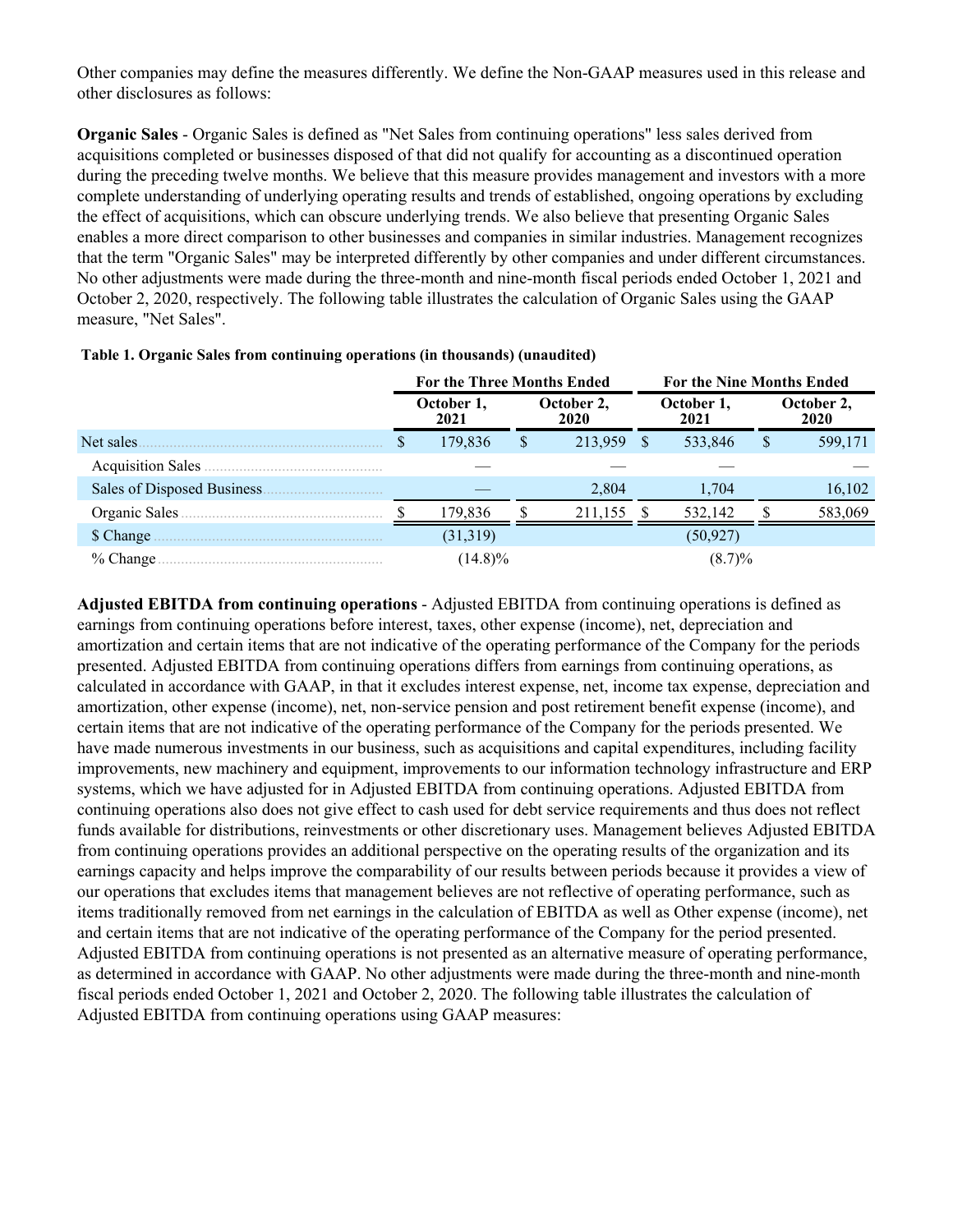#### **Table 2. Adjusted EBITDA from continuing operations (in thousands) (unaudited)**

|                                                                                                                                                                                                                                     | <b>For the Three Months Ended</b> |         |             |                    |               | <b>For the Nine Months Ended</b> |               |                    |  |  |  |
|-------------------------------------------------------------------------------------------------------------------------------------------------------------------------------------------------------------------------------------|-----------------------------------|---------|-------------|--------------------|---------------|----------------------------------|---------------|--------------------|--|--|--|
|                                                                                                                                                                                                                                     | October 1,<br>2021                |         |             | October 2,<br>2020 |               | October 1,<br>2021               |               | October 2,<br>2020 |  |  |  |
| <b>Adjusted EBITDA from continuing operations</b>                                                                                                                                                                                   |                                   |         |             |                    |               |                                  |               |                    |  |  |  |
| <b>Consolidated Results</b>                                                                                                                                                                                                         |                                   |         |             |                    |               |                                  |               |                    |  |  |  |
|                                                                                                                                                                                                                                     | $\mathbb{S}$                      | 179,836 | \$          | 213,959            | $\mathsf{\$}$ | 533,846                          | $\mathcal{S}$ | 599,171            |  |  |  |
| Earnings (loss) from continuing operations, net of tax                                                                                                                                                                              |                                   | 14,667  |             | (38, 507)          |               | 34,507                           |               | (39, 014)          |  |  |  |
| Interest expense, net                                                                                                                                                                                                               |                                   | 3,646   |             | 5,327              |               | 12,232                           |               | 14,382             |  |  |  |
|                                                                                                                                                                                                                                     |                                   | 4,447   |             | 679                |               | 10,156                           |               | (1,022)            |  |  |  |
| Non-service pension and post retirement benefit                                                                                                                                                                                     |                                   | (6,612) |             | (4,063)            |               | (19, 832)                        |               | (12, 188)          |  |  |  |
|                                                                                                                                                                                                                                     |                                   | (172)   |             | (534)              |               | 275                              |               | (424)              |  |  |  |
| Depreciation and amortization <b>manufacture</b> of the property of the property of the property of the property of the property of the property of the property of the property of the property of the property of the property of |                                   | 9,083   |             | 12,390             |               | 27,474                           |               | 32,204             |  |  |  |
| Other Adjustments:                                                                                                                                                                                                                  |                                   |         |             |                    |               |                                  |               |                    |  |  |  |
| Non cash, non tax goodwill impairment charge                                                                                                                                                                                        |                                   |         |             | 50,307             |               |                                  |               | 50,307             |  |  |  |
|                                                                                                                                                                                                                                     |                                   | 2,611   |             | 1,541              |               | 5,479                            |               | 7,820              |  |  |  |
| Cost associated with corporate development                                                                                                                                                                                          |                                   | 136     |             | 1,866              |               | 551                              |               | 4,332              |  |  |  |
|                                                                                                                                                                                                                                     |                                   |         |             | 14                 |               |                                  |               | 8,461              |  |  |  |
| Cost of acquired Bal Seal retention plans                                                                                                                                                                                           |                                   |         |             | 5,703              |               |                                  |               | 17,110             |  |  |  |
| Inventory step-up associated with Bal Seal                                                                                                                                                                                          |                                   |         |             |                    |               |                                  |               | 2,355              |  |  |  |
| Costs from transition services agreement                                                                                                                                                                                            |                                   | 24      |             | 3,019              |               | 1,728                            |               | 11,532             |  |  |  |
| Income from transition services agreement                                                                                                                                                                                           |                                   | (14)    |             | (1,829)            |               | (931)                            |               | (7, 853)           |  |  |  |
|                                                                                                                                                                                                                                     |                                   |         |             | 280                |               |                                  |               | 280                |  |  |  |
| Reversal of employee tax-related matters in                                                                                                                                                                                         |                                   |         |             | (648)              |               |                                  |               | (1, 859)           |  |  |  |
| Reversal of environmental accrual at GRW                                                                                                                                                                                            |                                   |         |             |                    |               |                                  |               | (264)              |  |  |  |
|                                                                                                                                                                                                                                     |                                   |         |             |                    |               | 234                              |               | (493)              |  |  |  |
|                                                                                                                                                                                                                                     | $\mathcal{S}$                     | 13,149  | $\mathbb S$ | 74,052             | $\mathsf{\$}$ | 37,366                           | $\mathcal{S}$ | 124,680            |  |  |  |
|                                                                                                                                                                                                                                     |                                   |         |             |                    |               |                                  |               |                    |  |  |  |
| Adjusted EBITDA from continuing operations                                                                                                                                                                                          | $\mathcal{S}$                     | 27,816  | \$          | 35,545             | $\mathbb S$   | 71,873                           | \$            | 85,666             |  |  |  |
| Adjusted EBITDA margin                                                                                                                                                                                                              |                                   | 15.5 %  |             | 16.6%              |               | 13.5 %                           |               | 14.3 %             |  |  |  |

**Adjusted Earnings from Continuing Operations and Adjusted Diluted Earnings Per Share from Continuing Operations** - Adjusted Earnings from Continuing Operations and Adjusted Diluted Earnings per Share from Continuing Operations are defined as GAAP "Earnings from Continuing Operations" and "Diluted earnings per share from continuing operations", less items that are not indicative of the operating performance of the business for the periods presented. These items are included in the reconciliation below. Management uses Adjusted Earnings from Continuing Operations and Adjusted Diluted Earnings per Share from Continuing Operations to evaluate performance period over period, to analyze the underlying trends in our business and to assess its performance relative to its competitors. We believe that this information is useful for investors and financial institutions seeking to analyze and compare companies on the basis of operating performance.

The following table illustrates the calculation of Adjusted Earnings from Continuing Operations and Adjusted Diluted Earnings per Share from Continuing Operations using "Earnings from Continuing Operations" and "Diluted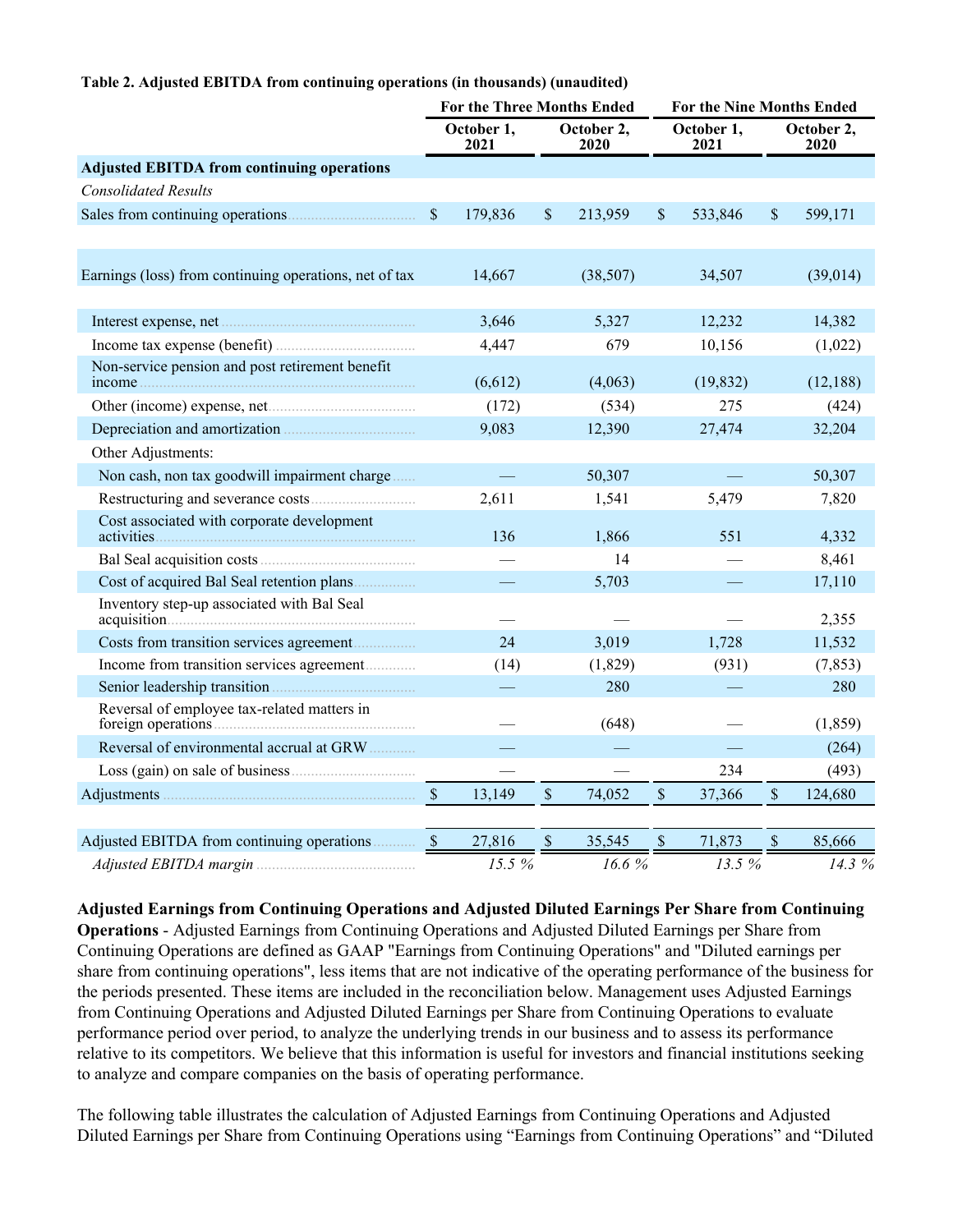earnings per share from continuing operations" from the "Consolidated Statements of Operations" included in the Company's Form 10-Q filed with the Securities and Exchange Commission on November 2, 2021.

**Table 3. Adjusted Earnings from continuing operations and Adjusted Diluted Earnings per Share from continuing operations**

#### **(In thousands except per share amounts) (unaudited)**

|                                                               |               |             |               | <b>For the Three Months Ended</b><br><b>October 1, 2021</b> |               |        | <b>For the Three Months Ended</b><br><b>October 2, 2020</b> |               |               |                                 |  |        |  |
|---------------------------------------------------------------|---------------|-------------|---------------|-------------------------------------------------------------|---------------|--------|-------------------------------------------------------------|---------------|---------------|---------------------------------|--|--------|--|
|                                                               |               | Pre-Tax     |               | Tax-Effected Diluted EPS                                    |               |        |                                                             | Pre-Tax       |               | <b>Tax-Effected Diluted EPS</b> |  |        |  |
| <b>GAAP</b> Earnings (loss) from<br>continuing operations, as | $\mathsf{\$}$ | $19,114$ \$ |               | 14,667                                                      | $\mathcal{S}$ | 0.53   | $\sqrt{\ }$                                                 | $(37,828)$ \$ |               | $(38,507)$ \$                   |  | (1.39) |  |
| Adjustments:                                                  |               |             |               |                                                             |               |        |                                                             |               |               |                                 |  |        |  |
| Noncash, non tax goodwill<br>Restructuring and severance      |               |             |               |                                                             |               |        |                                                             | 50,307        |               | 50,307                          |  | 1.82   |  |
|                                                               |               | 2,611       |               | 2,003                                                       |               | 0.07   |                                                             | 1,541         |               | 1,187                           |  | 0.04   |  |
| Costs associated with corporate                               |               | 136         |               | 104                                                         |               |        |                                                             | 1,866         |               | 1,437                           |  | 0.05   |  |
| Bal Seal acquisition costs                                    |               |             |               |                                                             |               |        |                                                             | 14            |               | 11                              |  |        |  |
| Cost of acquired Bal Seal<br>Costs from transition services   |               |             |               |                                                             |               |        |                                                             | 5,703         |               | 4,423                           |  | 0.16   |  |
|                                                               |               | 24          |               | 18                                                          |               |        |                                                             | 3,019         |               | 2,325                           |  | 0.08   |  |
| Income from transition services                               |               | (14)        |               | (11)                                                        |               |        |                                                             | (1,829)       |               | (1,409)                         |  | (0.05) |  |
| Senior leadership transition                                  |               |             |               |                                                             |               |        |                                                             | 280           |               | 216                             |  | 0.01   |  |
| Employee tax-related matters in                               |               |             |               |                                                             |               |        |                                                             | (648)         |               | (648)                           |  | (0.02) |  |
|                                                               | $\mathcal{S}$ | 2,757       | $\mathcal{S}$ | 2,114                                                       | $\sqrt{\ }$   | 0.07   | $\mathbf{\hat{s}}$                                          | 60,253        | $\mathcal{S}$ | 57,849 \$                       |  | 2.09   |  |
|                                                               |               |             |               |                                                             |               |        |                                                             |               |               |                                 |  |        |  |
| <b>Adjusted Earnings from</b>                                 | <sup>S</sup>  | 21,871      | $\mathcal{S}$ | $16,781$ \$                                                 |               | 0.60   | $\mathcal{S}$                                               | $22,425$ \$   |               | $19,342$ \$                     |  | 0.70   |  |
|                                                               |               |             |               |                                                             |               |        |                                                             |               |               |                                 |  |        |  |
| Diluted weighted average shares<br>outstanding.               |               |             |               |                                                             |               | 27,888 |                                                             |               |               |                                 |  | 27,687 |  |

|                                                                    |              | <b>For the Nine Months Ended</b><br><b>October 1, 2021</b> |                        |    |                    |         |               | <b>For the Nine Months Ended</b><br><b>October 2, 2020</b> |        |  |  |  |  |  |
|--------------------------------------------------------------------|--------------|------------------------------------------------------------|------------------------|----|--------------------|---------|---------------|------------------------------------------------------------|--------|--|--|--|--|--|
|                                                                    | Pre-Tax      |                                                            | <b>Tax-Effected</b>    |    | <b>Diluted EPS</b> | Pre-Tax |               | <b>Tax-Effected</b><br><b>Diluted EPS</b>                  |        |  |  |  |  |  |
| GAAP Earnings (loss) from<br>continuing operations, as<br>reported | 44,663<br>S. |                                                            | 34,507<br><sup>S</sup> | -S | 1.24               | -S      | $(40,036)$ \$ | $(39,014)$ \$                                              | (1.41) |  |  |  |  |  |
| Adjustments:                                                       |              |                                                            |                        |    |                    |         |               |                                                            |        |  |  |  |  |  |
| Noncash, non tax goodwill                                          |              |                                                            |                        |    |                    |         | 50,307        | 50,307                                                     | 1.82   |  |  |  |  |  |
| Restructuring and severance<br>$costs$ .                           | 5,479        |                                                            | 4,280                  |    | 0.15               |         | 7,820         | 6,023                                                      | 0.22   |  |  |  |  |  |
| Costs associated with corporate                                    |              | 551                                                        | 432                    |    | 0.02               |         | 4,332         | 3,337                                                      | 0.12   |  |  |  |  |  |
| Bal Seal acquisition costs<br>.                                    |              |                                                            |                        |    |                    |         | 8,461         | 6,517                                                      | 0.24   |  |  |  |  |  |
| Cost of acquired Bal Seal                                          |              |                                                            |                        |    |                    |         | 17,110        | 13,269                                                     | 0.47   |  |  |  |  |  |
| Inventory step-up associated<br>with Bal Seal acquisition          |              |                                                            |                        |    |                    |         | 2,355         | 1,826                                                      | 0.06   |  |  |  |  |  |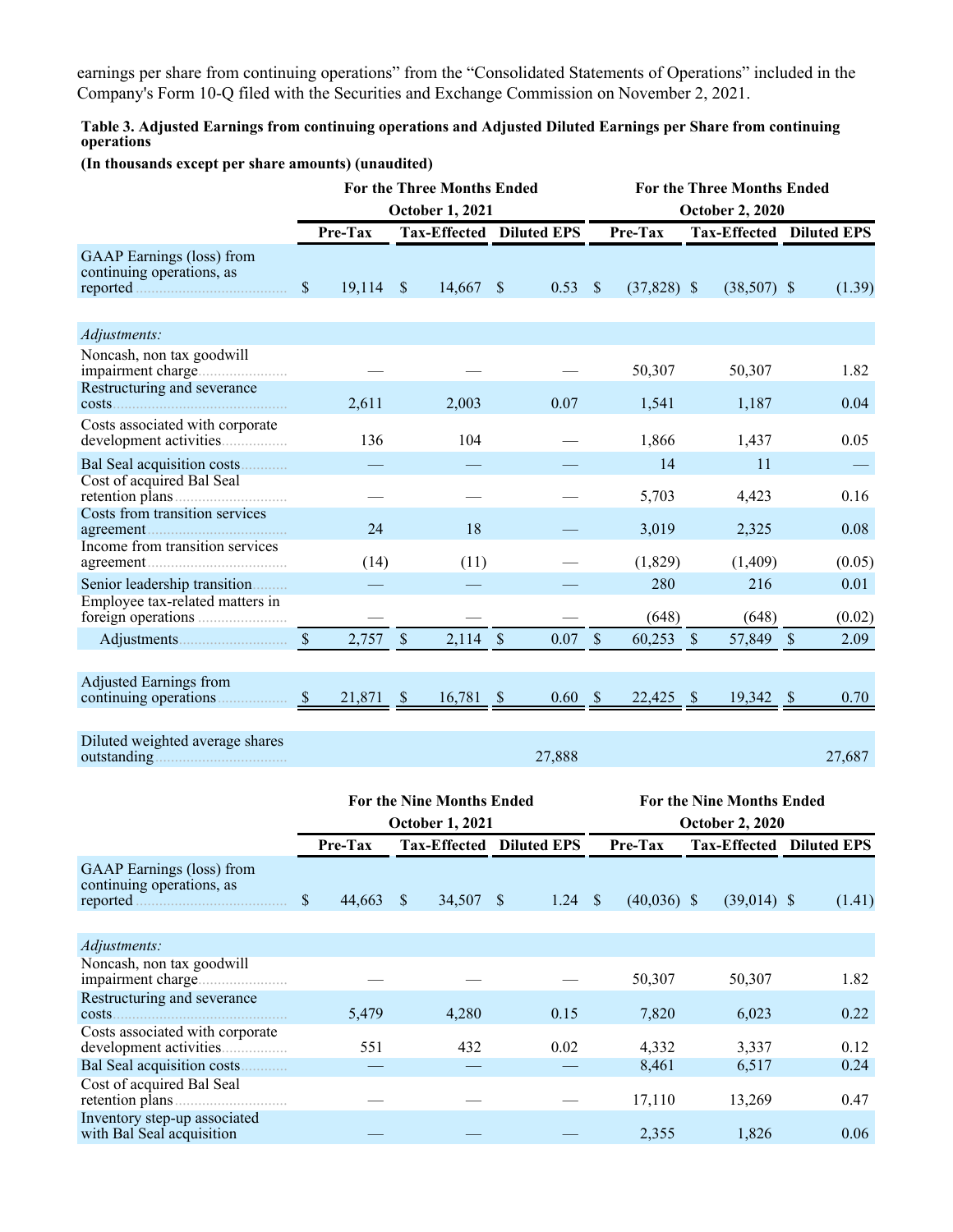| Costs from transition services<br>agreement     | 1,728       |               | 1,370  |              | 0.05            |          | 11,532    | 8,882        |           |        | 0.32   |
|-------------------------------------------------|-------------|---------------|--------|--------------|-----------------|----------|-----------|--------------|-----------|--------|--------|
| Income from transition services                 | (931)       |               | (739)  |              | (0.03)          | (7, 853) |           | (6,048)      |           | (0.22) |        |
| Senior leadership transition                    |             |               |        |              |                 |          | 280       |              | 216       |        | 0.01   |
| Employee tax-related matters in                 |             |               |        |              |                 |          | (1, 859)  |              | (1,692)   |        | (0.06) |
| Reversal of environmental                       |             |               |        |              |                 |          | (264)     |              | (198)     |        | (0.01) |
| Loss (gain) on sale of business                 | 234         |               | 234    |              | 0.01            |          | (493)     |              | (370)     |        | (0.01) |
| Tax effect on sale of UK                        | 287         |               | 287    |              | 0.01            |          |           |              |           |        |        |
|                                                 | \$<br>7,348 | <sup>\$</sup> | 5,864  | <sup>S</sup> | 0.21            | <b>S</b> | 91,728    | <sup>S</sup> | 82,069    | - \$   | 2.96   |
|                                                 |             |               |        |              |                 |          |           |              |           |        |        |
| Adjusted Earnings from                          | 52,011 \$   |               | 40,371 | -S           | 1.45 $\sqrt{s}$ |          | 51,692 \$ |              | 43,055 \$ |        | 1.55   |
|                                                 |             |               |        |              |                 |          |           |              |           |        |        |
| Diluted weighted average shares<br>outstanding. |             |               |        |              | 27,889          |          |           |              |           |        | 27,718 |

**Adjusted Free Cash Flow from continuing operations** - Adjusted Free Cash Flow from continuing operations is defined as GAAP "Net cash provided by (used in) operating activities from continuing operations" in a period less "Expenditures for property, plant & equipment" in the same period and any adjustments that are representative of the Company's cash generation or usage in the period. For 2021 we will adjust free cash flow to remove the cash payment made to Bal Seal employees under the retention plan established by the former owners of Bal Seal. Management believes Free Cash Flow from continuing operations and Adjusted Free Cash Flow provides an important perspective on our ability to generate cash from our business operations and, as such, that it is an important financial measure for use in evaluating the Company's financial performance. Free Cash Flow from continuing operations and Adjusted Free Cash Flow should not be viewed as representing the residual cash flow available for discretionary expenditures such as dividends to shareholders or acquisitions, as it may exclude certain mandatory expenditures such as repayment of maturing debt and other contractual obligations. Management uses Free Cash Flow from continuing operations and Adjusted Free Cash Flow internally to assess overall liquidity. The following table illustrates the calculation of Adjusted Free Cash Flow from continuing operations using "Net cash provided by (used in) operating activities from continuing operations", "Expenditures for property, plant & equipment" and "Cash paid for acquired retention plans", GAAP measures from the Condensed Consolidated Statements of Cash Flows included in this release.

#### **Table 4. Adjusted Free Cash Flow from continuing operations (in thousands) (unaudited)**

|                                                                                   | For the Nine<br><b>Months Ended</b> | For the Six<br><b>Months Ended</b> | <b>For the Three</b><br><b>Months Ended</b> |
|-----------------------------------------------------------------------------------|-------------------------------------|------------------------------------|---------------------------------------------|
|                                                                                   | <b>October 1, 2021</b>              | <b>July 2, 2021</b>                | <b>October 1, 2021</b>                      |
| Net cash provided by (used in) operating activities from<br>continuing operations | 14.123                              | $(14, 723)$ \$                     | 28,846                                      |
| Expenditures for property, plant $&$ equipment.                                   | (11, 364)                           | (8,102)                            | (3,262)                                     |
| Cash paid for acquired retention plans <sup>(1)</sup>                             | 25,108                              | 25,108                             |                                             |
| Adjusted Free Cash Flow from continuing operations                                | 27,867                              | 2,283                              | 25,584                                      |

**(1)** Operating cash flow from continuing operations includes the \$25.1 million payment to Bal Seal employees which represents purchase price paid to the former Bal Seal owners accounted for as compensation under ASC 805

#### **FORWARD-LOOKING STATEMENTS**

This release contains "forward-looking statements" within the meaning of the safe harbor provisions of the U.S. Private Securities Litigation Reform Act of 1995. Forward-looking statements also may be included in other publicly available documents issued by the Company and in oral statements made by our officers and representatives from time to time. These forward-looking statements are intended to provide management's current expectations or plans for our future operating and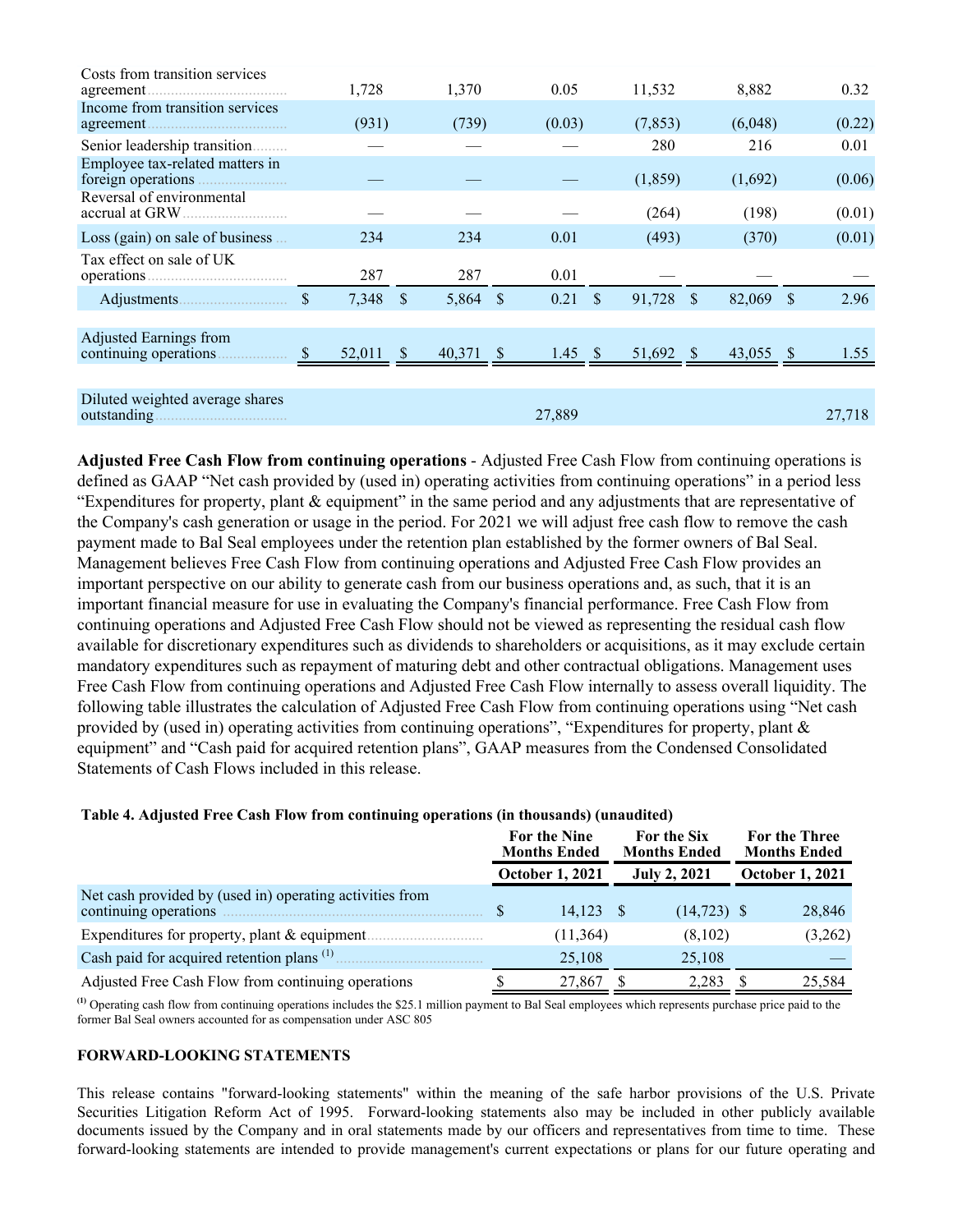financial performance, based on assumptions currently believed to be valid. They can be identified by the use of words such as "anticipate," "intend," "plan," "goal," "seek," "believe," "project," "estimate," "expect," "strategy," "future," "likely," "may," "should," "would," "could," "will" and other words of similar meaning in connection with a discussion of future operating or financial performance. Examples of forward looking statements include, among others, statements relating to future sales, earnings, cash flows, results of operations, uses of cash and other measures of financial performance.

*Because forward-looking statements relate to the future, they are subject to inherent risks, uncertainties and other factors that may cause the Company's actual results and financial condition to differ materially from those expressed or implied in the forward-looking statements. Such risks, uncertainties and other factors include, among others: (i) risks related to Kaman's performance of its obligations under the transition services agreement entered into in connection with the sale of our former Distribution business and UK Composites business and disruption of management time from ongoing business operations relating thereto; (ii) changes in domestic and foreign economic and competitive conditions in markets served by the Company, particularly the defense, commercial aviation and industrial production markets; (iii) changes in government and customer priorities and requirements (including cost-cutting initiatives, government and customer shut-downs, the potential deferral of awards, terminations or reductions of expenditures to respond to the priorities of Congress and the Administration, or budgetary cuts resulting from Congressional actions, including the elimination of Overseas Contingency Operations funding, or automatic sequestration); (iv) the global economic impact of the COVID-19 pandemic; (v) changes in geopolitical conditions in countries where the Company does or intends to do business; (vi) the successful conclusion of competitions for government programs (including new, follow-on and successor programs) and thereafter successful contract negotiations with government authorities (both foreign and domestic) for the terms and conditions of the programs; (vii) the timely receipt of any necessary export approvals and/or other licenses or authorizations from the USG; (viii) timely satisfaction or fulfillment of material contractual conditions precedents in customer purchase orders, contracts, or similar arrangements; (ix) the existence of standard government contract provisions permitting renegotiation of terms and termination for the convenience of the government; (x) the successful resolution of government inquiries or investigations relating to our businesses and programs; (xi) risks and uncertainties associated with the successful implementation and ramp up of significant new programs, including the ability to manufacture the products to the detailed specifications required and recover start-up costs and other investments in the programs; (xii) potential difficulties associated with variable acceptance test results, given sensitive production materials and extreme test parameters; (xiii) the receipt and successful execution of production orders under the Company's existing USG JPF contract, including the exercise of all contract options and receipt of orders from allied militaries, but excluding any next generation programmable fuze programs, as all have been assumed in connection with goodwill impairment evaluations; (xiv) the continued support of the existing K-MAX® helicopter fleet, including the sale of existing K-MAX® spare parts inventory and the receipt of orders for new aircraft sufficient to recover our investments in the K-MAX® production line; (xv) the accuracy of current cost estimates associated with environmental remediation activities; (xvi) the profitable integration of acquired businesses into the Company's operations; (xvii) the ability to recover from cyber-based or other security attacks, information technology failures or other disruptions, including the December 2020 Bal Seal incident; (xviii) changes in supplier sales or vendor incentive policies; (xix) the ability of our suppliers to satisfy their performance obligations; (xx) the effects of price increases or decreases; (xxi) the effects of pension regulations, pension plan assumptions, pension plan asset performance, future contributions and the pension freeze, including the ultimate determination of the USG's share of any pension curtailment adjustment calculated in accordance with CAS 413; (xxii) future levels of indebtedness and capital expenditures; (xxiii) the continued availability of raw materials and other commodities in adequate supplies, including supply chain disruptions, and the effect of increased costs for such items; (xxiv) the effects of currency exchange rates and foreign competition on future operations; (xxv) changes in laws and regulations, taxes, interest rates, inflation rates and general business conditions; (xxvi) future repurchases and/or issuances of common stock; (xxvii) the occurrence of unanticipated restructuring costs or the failure to realize anticipated savings or benefits from past or future expense reduction actions; (xxviii) the ability to recruit and retain skilled employees; and (xxix) other risks and uncertainties set forth herein and in our 2020 Form 10-K and our Third Quarter Form 10-Q filed November 2, 2021.*

Any forward-looking information provided in this release should be considered with these factors in mind. We assume no obligation to update any forward-looking statements contained in this report.

Contact: Rebecca Stath Vice President and Controller (860) 286-4127 Rebecca.stath@kaman.com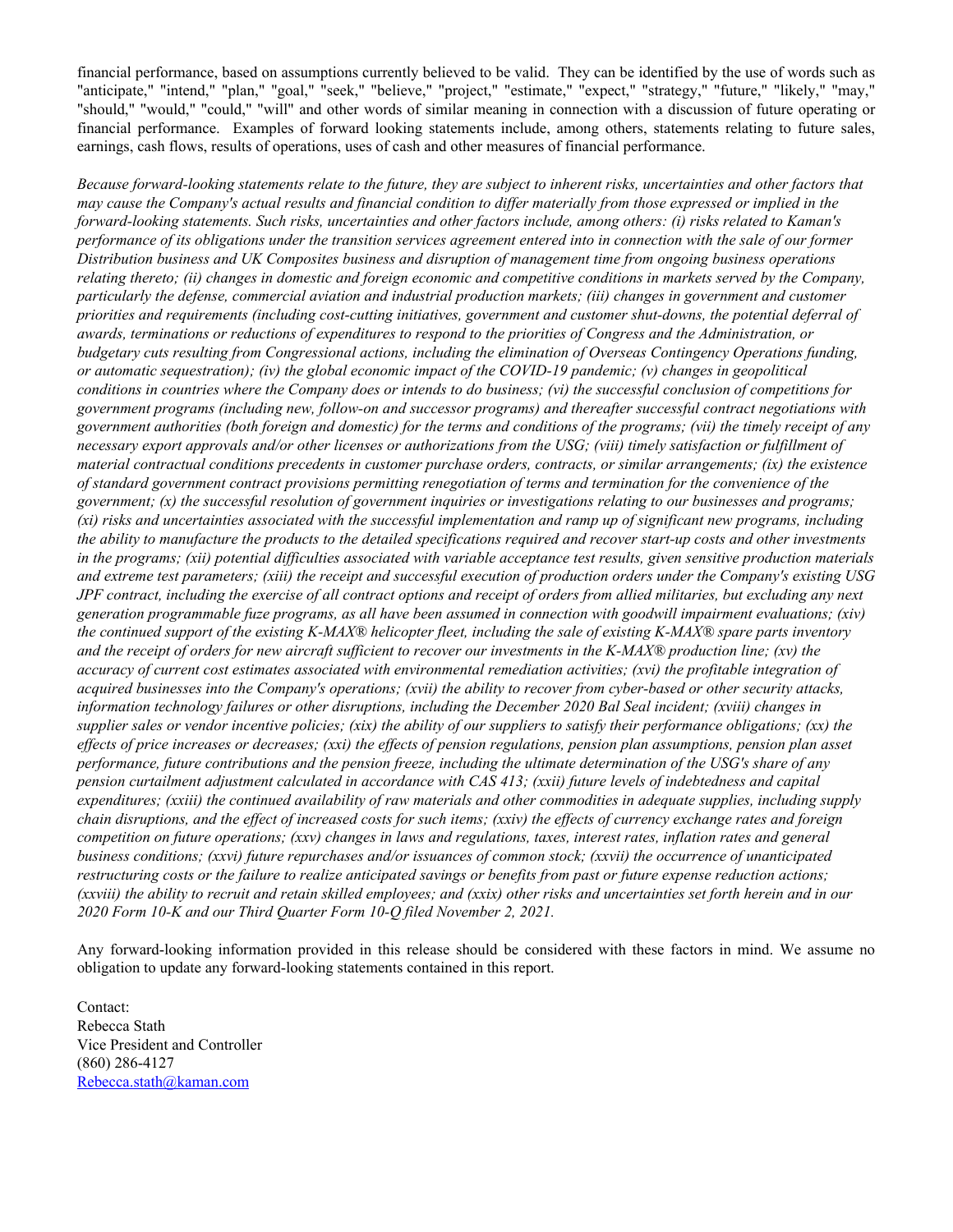## **KAMAN CORPORATION AND SUBSIDIARIES**

**Condensed Consolidated Statements of Operations**

*(In thousands, except per share amounts) (unaudited)*

|                                                                                                                                                                                                                                      | <b>For the Three Months Ended</b> |                    |               | <b>For the Nine Months Ended</b> |               |                    |               |                    |  |
|--------------------------------------------------------------------------------------------------------------------------------------------------------------------------------------------------------------------------------------|-----------------------------------|--------------------|---------------|----------------------------------|---------------|--------------------|---------------|--------------------|--|
|                                                                                                                                                                                                                                      |                                   | October 1,<br>2021 |               | October 2,<br>2020               |               | October 1,<br>2021 |               | October 2,<br>2020 |  |
| Net sales                                                                                                                                                                                                                            | \$                                | 179,836            | $\mathcal{S}$ | 213,959                          | $\mathcal{S}$ | 533,846            | $\mathcal{S}$ | 599,171            |  |
| Cost of sales                                                                                                                                                                                                                        |                                   | 116,771            |               | 147,084                          |               | 355,930            |               | 407,926            |  |
|                                                                                                                                                                                                                                      |                                   | 63,065             |               | 66,875                           |               | 177,916            |               | 191,245            |  |
| Selling, general and administrative expenses                                                                                                                                                                                         |                                   | 39,335             |               | 36,764                           |               | 116,182            |               | 128,488            |  |
|                                                                                                                                                                                                                                      |                                   |                    |               | 50,307                           |               |                    |               | 50,307             |  |
|                                                                                                                                                                                                                                      |                                   | 2,540              |               | 3,634                            |               | 10,004             |               | 11,336             |  |
|                                                                                                                                                                                                                                      |                                   | 2,624              |               | 4,826                            |               | 7,898              |               | 11,269             |  |
|                                                                                                                                                                                                                                      |                                   | 24                 |               | 3,019                            |               | 1,728              |               | 11,532             |  |
| Cost of acquired retention plans                                                                                                                                                                                                     |                                   |                    |               | 5,703                            |               |                    |               | 17,110             |  |
|                                                                                                                                                                                                                                      |                                   | 2,611              |               | 1,541                            |               | 5,479              |               | 7,820              |  |
|                                                                                                                                                                                                                                      |                                   |                    |               |                                  |               | 234                |               | (493)              |  |
|                                                                                                                                                                                                                                      |                                   | (31)               |               | 8                                |               | (16)               |               | (5)                |  |
| Operating income (loss)                                                                                                                                                                                                              |                                   | 15,962             |               | (38, 927)                        |               | 36,407             |               | (46, 119)          |  |
|                                                                                                                                                                                                                                      |                                   | 3,646              |               | 5,327                            |               | 12,232             |               | 14,382             |  |
| Non-service pension and post retirement benefit<br>income.                                                                                                                                                                           |                                   | (6,612)            |               | (4,063)                          |               | (19, 832)          |               | (12, 188)          |  |
|                                                                                                                                                                                                                                      |                                   | (14)               |               | (1,829)                          |               | (931)              |               | (7, 853)           |  |
|                                                                                                                                                                                                                                      |                                   | (172)              |               | (534)                            |               | 275                |               | (424)              |  |
| Earnings (loss) from continuing operations before                                                                                                                                                                                    |                                   | 19,114             |               | (37, 828)                        |               | 44,663             |               | (40,036)           |  |
|                                                                                                                                                                                                                                      |                                   | 4,447              |               | 679                              |               | 10,156             |               | (1,022)            |  |
|                                                                                                                                                                                                                                      |                                   | 14,667             |               | (38, 507)                        |               | 34,507             |               | (39, 014)          |  |
| Earnings from discontinued operations before gain on<br>disposal, net of tax.                                                                                                                                                        |                                   |                    |               |                                  |               |                    |               |                    |  |
| Gain on disposal of discontinued operations, net of tax                                                                                                                                                                              |                                   |                    |               |                                  |               |                    |               | 692                |  |
|                                                                                                                                                                                                                                      |                                   |                    |               |                                  |               |                    |               | 692                |  |
|                                                                                                                                                                                                                                      | $\boldsymbol{\mathsf{S}}$         | 14,667             | \$            | (38, 507)                        | \$            | 34,507             | \$            | (38, 322)          |  |
|                                                                                                                                                                                                                                      |                                   |                    |               |                                  |               |                    |               |                    |  |
| Earnings per share:                                                                                                                                                                                                                  |                                   |                    |               |                                  |               |                    |               |                    |  |
| Basic earnings (loss) per share from continuing                                                                                                                                                                                      | $\mathbb S$                       | $0.53$ \$          |               | $(1.39)$ \$                      |               | 1.24               | $\mathcal{S}$ | (1.41)             |  |
| Basic earnings per share from discontinued                                                                                                                                                                                           |                                   | 0.00               |               | 0.00                             |               | 0.00               |               | 0.03               |  |
|                                                                                                                                                                                                                                      | $\mathcal{S}$                     | 0.53               | $\mathbb{S}$  | $(1.39)$ \$                      |               | 1.24               | $\mathcal{S}$ | (1.38)             |  |
| Diluted earnings (loss) per share from continuing                                                                                                                                                                                    | \$                                | 0.53               | \$            | $(1.39)$ \$                      |               | 1.24               | \$            | (1.41)             |  |
| Diluted earnings per share from discontinued                                                                                                                                                                                         |                                   | 0.00               |               | 0.00                             |               | 0.00               |               | 0.03               |  |
|                                                                                                                                                                                                                                      | $\mathbb{S}$                      | 0.53               | $\mathbb{S}$  | $(1.39)$ \$                      |               | 1.24               | $\mathbb{S}$  | (1.38)             |  |
| Average shares outstanding:                                                                                                                                                                                                          |                                   |                    |               |                                  |               |                    |               |                    |  |
|                                                                                                                                                                                                                                      |                                   | 27,882             |               | 27,687                           |               | 27,855             |               | 27,718             |  |
| Diluted <u>manual contract of the set of the set of the set of the set of the set of the set of the set of the set of the set of the set of the set of the set of the set of the set of the set of the set of the set of the set</u> |                                   | 27,888             |               | 27,687                           |               | 27,889             |               | 27,718             |  |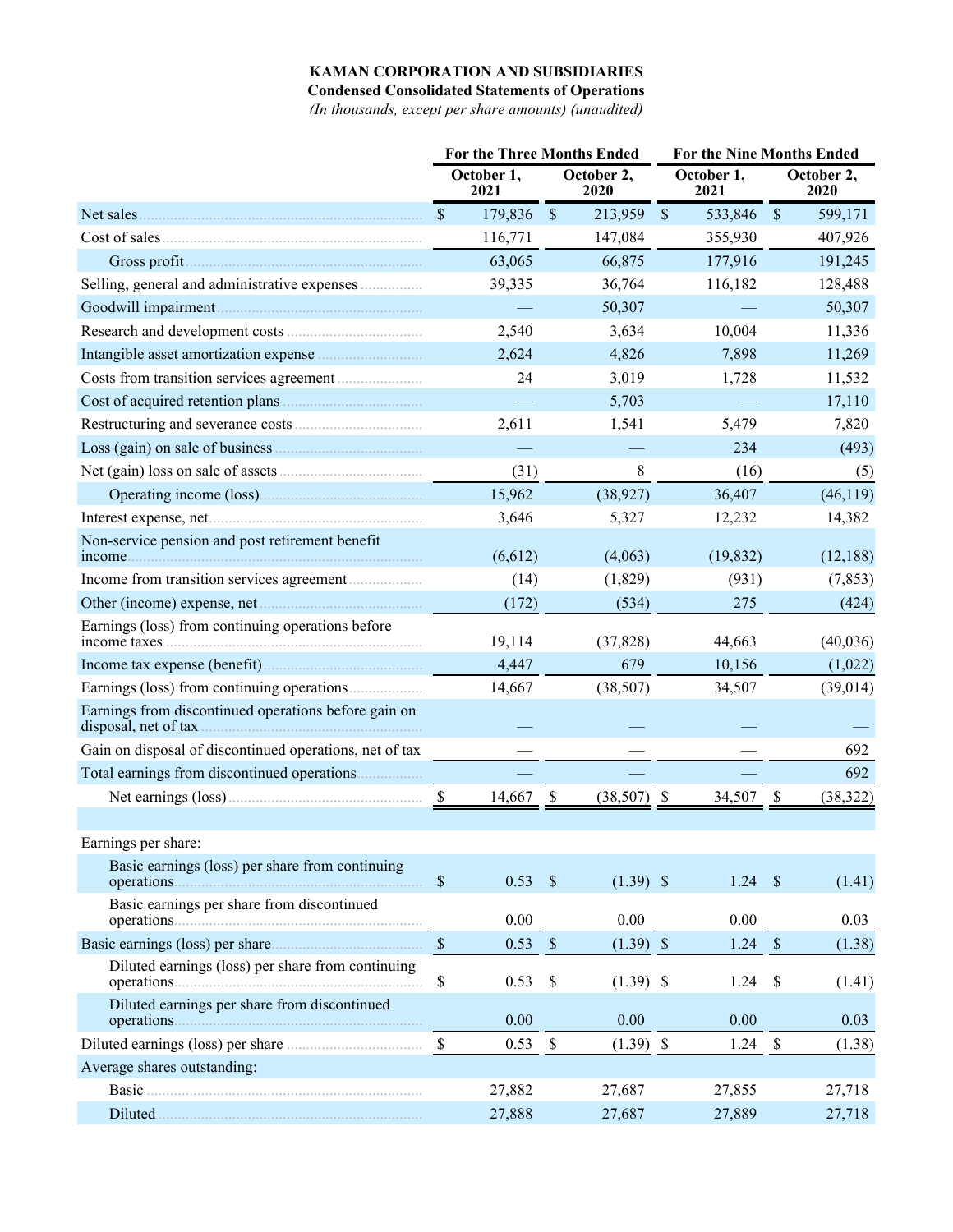# **KAMAN CORPORATION AND SUBSIDIARIES**

**Condensed Consolidated Balance Sheets**

*(In thousands, except share and per share amounts) (unaudited)*

|                                                                                                                                                                                                                                                                              |                          | <b>October 1, 2021</b>    |               | <b>December 31, 2020</b> |
|------------------------------------------------------------------------------------------------------------------------------------------------------------------------------------------------------------------------------------------------------------------------------|--------------------------|---------------------------|---------------|--------------------------|
| <b>Assets</b>                                                                                                                                                                                                                                                                |                          |                           |               |                          |
| Current assets:                                                                                                                                                                                                                                                              |                          |                           |               |                          |
|                                                                                                                                                                                                                                                                              | $\mathcal{S}$            | 121,458 \$                |               | 104,377                  |
|                                                                                                                                                                                                                                                                              |                          |                           |               | 25,121                   |
|                                                                                                                                                                                                                                                                              |                          | 80,849                    |               | 153,806                  |
| Contract assets <b>Manual</b> Contract assets <b>Manual</b> Contract assets <b>Manual</b> Contract assets <b>Manual</b> Contract assets <b>Manual</b> Contract assets <b>Manual</b> Contract assets <b>Manual</b> Contract assets <b>Manual</b> Contract assets <b>Manua</b> |                          | 128,824                   |               | 108,645                  |
| Contract costs, current portion                                                                                                                                                                                                                                              |                          | 1,533                     |               | 3,511                    |
|                                                                                                                                                                                                                                                                              |                          | 195,700                   |               | 185,072                  |
|                                                                                                                                                                                                                                                                              |                          | 2,123                     |               | 5,269                    |
|                                                                                                                                                                                                                                                                              |                          | 14,488                    |               | 12,173                   |
|                                                                                                                                                                                                                                                                              |                          | 544,975                   |               | 597,974                  |
| Property, plant and equipment, net of accumulated depreciation of \$246,431                                                                                                                                                                                                  |                          | 199,955                   |               | 210,852                  |
|                                                                                                                                                                                                                                                                              |                          | 11,091                    |               | 12,880                   |
|                                                                                                                                                                                                                                                                              |                          | 242,366                   |               | 247,244                  |
|                                                                                                                                                                                                                                                                              |                          | 141,055                   |               | 150,198                  |
|                                                                                                                                                                                                                                                                              |                          | 34,061                    |               | 39,809                   |
|                                                                                                                                                                                                                                                                              |                          | 10,389                    |               | 8,311                    |
|                                                                                                                                                                                                                                                                              |                          | 37,808                    |               | 39,125                   |
|                                                                                                                                                                                                                                                                              | $\mathbb{S}$             | $1,221,700$ \$            |               | 1,306,393                |
| <b>Liabilities and Shareholders' Equity</b>                                                                                                                                                                                                                                  |                          |                           |               |                          |
| Current liabilities:                                                                                                                                                                                                                                                         |                          |                           |               |                          |
|                                                                                                                                                                                                                                                                              | $\sqrt{3}$               | 38,738                    | $\mathcal{S}$ | 60,200                   |
|                                                                                                                                                                                                                                                                              |                          | 40,639                    |               | 70,552                   |
|                                                                                                                                                                                                                                                                              |                          | 10,719                    |               | 39,073                   |
|                                                                                                                                                                                                                                                                              |                          | 4,215                     |               | 4,305                    |
|                                                                                                                                                                                                                                                                              |                          | 1,228                     |               | 19                       |
| Liabilities held for sale, current portion                                                                                                                                                                                                                                   |                          |                           |               | 18,086                   |
|                                                                                                                                                                                                                                                                              |                          | 42,291                    |               | 36,177                   |
|                                                                                                                                                                                                                                                                              |                          | 137,830                   |               | 228,412                  |
| Long-term debt, excluding current portion, net of debt issuance costs                                                                                                                                                                                                        |                          | 188,407                   |               | 185,401                  |
|                                                                                                                                                                                                                                                                              |                          | 7,180                     |               | 7,381                    |
|                                                                                                                                                                                                                                                                              |                          | 37,326                    |               | 69,610                   |
|                                                                                                                                                                                                                                                                              |                          | 15,426                    |               | 11,019                   |
|                                                                                                                                                                                                                                                                              |                          | 7,556                     |               | 9,325                    |
|                                                                                                                                                                                                                                                                              |                          |                           |               | 1,171                    |
|                                                                                                                                                                                                                                                                              |                          | 41,226                    |               | 47,636                   |
|                                                                                                                                                                                                                                                                              |                          |                           |               |                          |
| Shareholders' equity:                                                                                                                                                                                                                                                        |                          |                           |               |                          |
| Preferred stock, \$1 par value, 200,000 shares authorized; none outstanding                                                                                                                                                                                                  |                          |                           |               |                          |
| Common stock, \$1 par value, 50,000,000 shares authorized; voting;                                                                                                                                                                                                           |                          |                           |               |                          |
|                                                                                                                                                                                                                                                                              |                          | 30,414                    |               | 30,279                   |
| Additional paid-in capital material and the state of the capital material and a state of the state of the state of the state of the state of the state of the state of the state of the state of the state of the state of the                                               |                          | 246,516                   |               | 238,829                  |
|                                                                                                                                                                                                                                                                              |                          | 746,300                   |               | 728,764                  |
|                                                                                                                                                                                                                                                                              |                          | (115,322)                 |               | (130, 821)               |
| Less 2,569,169 and 2,555,785 shares of common stock, respectively, held                                                                                                                                                                                                      |                          | (121, 159)                |               | (120, 613)               |
|                                                                                                                                                                                                                                                                              |                          | 786,749                   |               | 746,438                  |
|                                                                                                                                                                                                                                                                              | $\overline{\mathcal{S}}$ | $\overline{1,221,700}$ \$ |               | 1,306,393                |